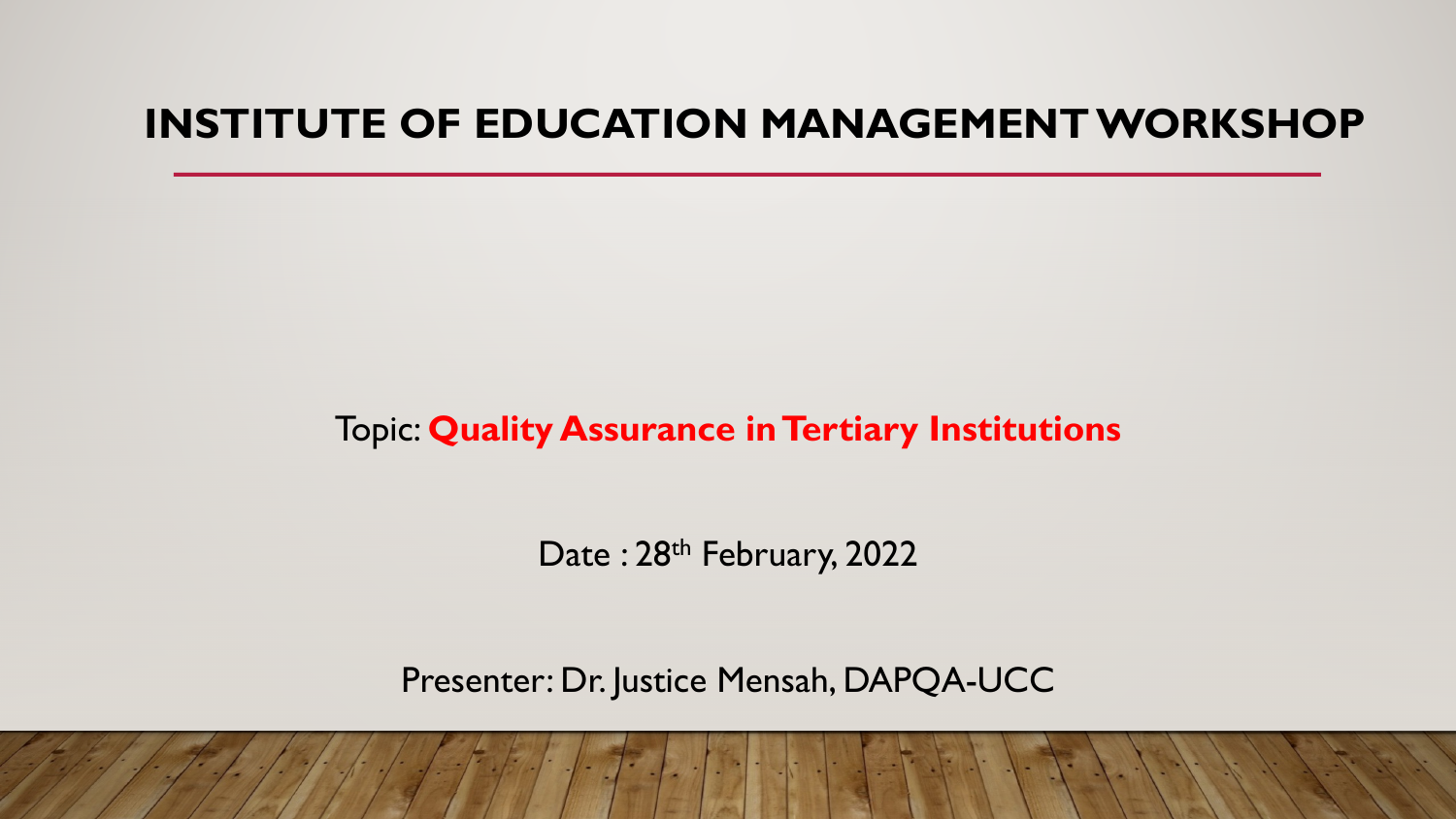## OUTLINE OF PRESENTATION

- Background
- Quality Issues in Tertiary Education Institutions
- The Quality Concept
- The Quality Management System
- Monitoring and Evaluation of Quality
- The DAPQA-UCC Model
- Some issues to consider by Colleges of Education
- Anticipated Challenges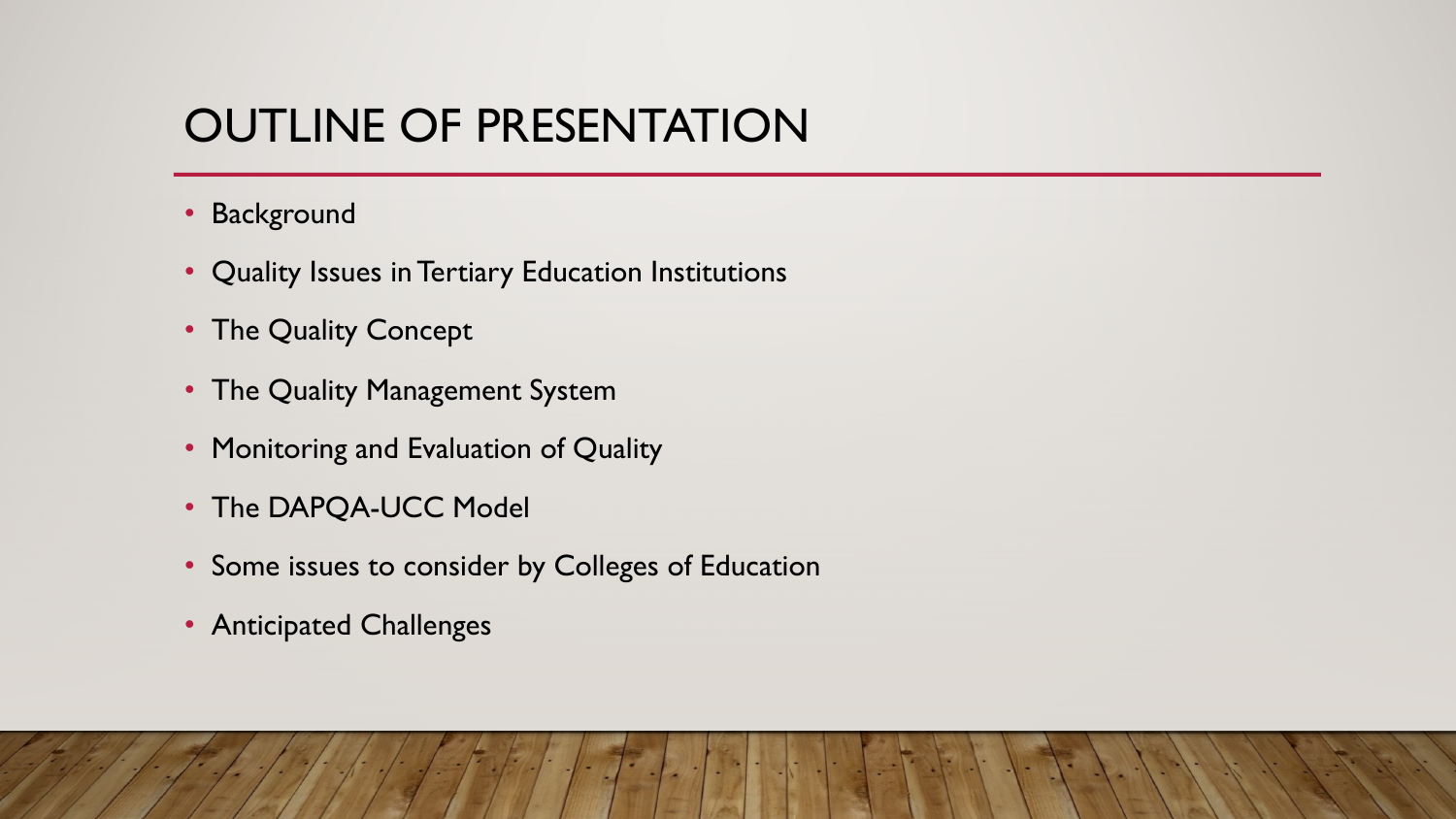#### BACKGROUND

- **Tertiary Education Institutions (TEIs) or Higher Education Institutions (HEIs):** Educational Institutions above the secondary educational level (e.g. Universities, Polytechnics, and Colleges of Education)
- **Importance of Tertiary Education Institutions:** For critical quality manpower needs for sustainable development
- **Role Expectation of TEI:** To provide quality educational services that meet the expectations of all key stakeholders, particularly the labour market and students.
- **Response and Issues** : HEI are fulfilling their institutional mission and mandate to a large extent, but they are confronted with some quality issues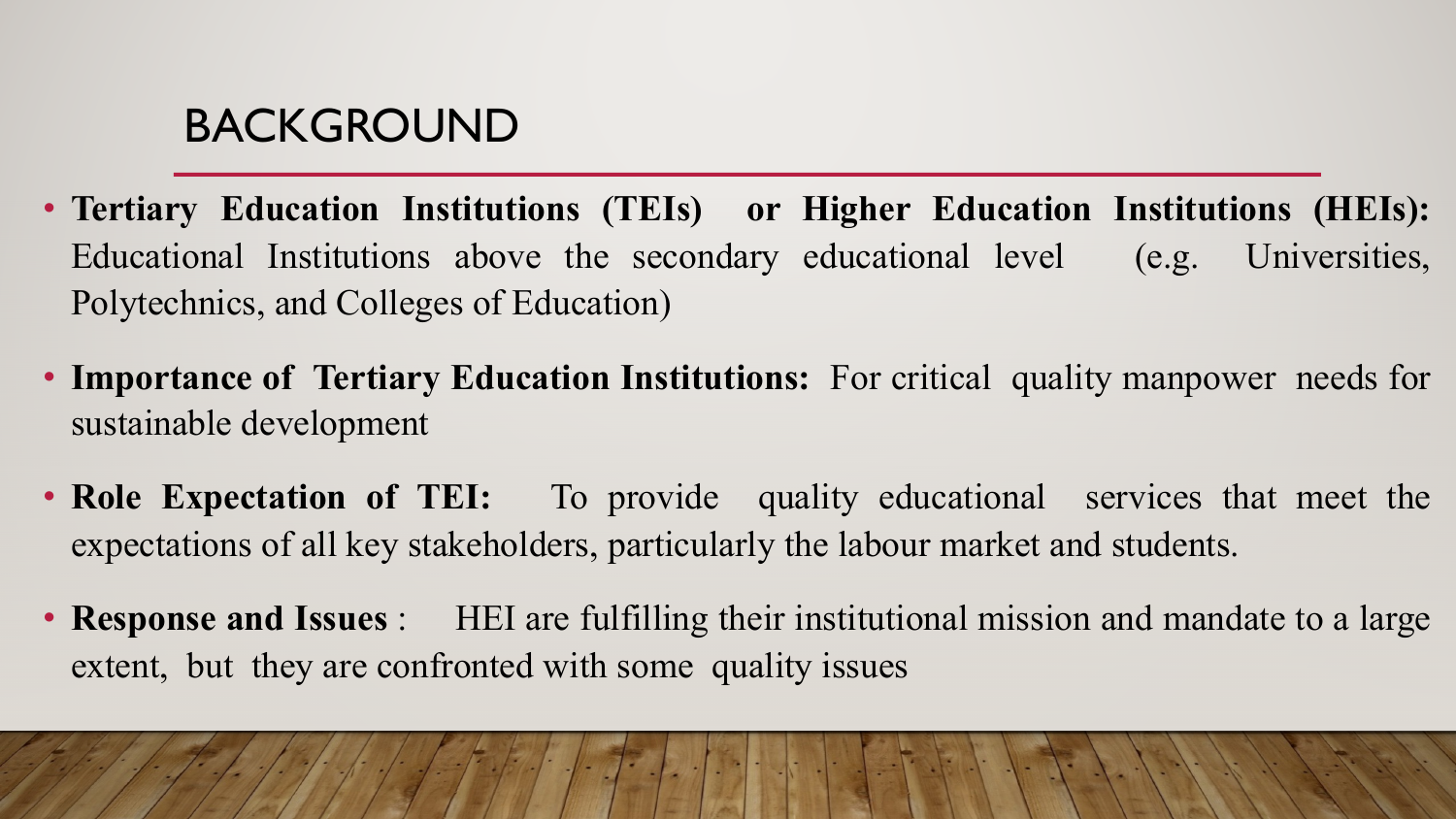# QUALITY ISSUES IN HIGHER EDUCATION INSTITUTIONS

- 1. Commodification/Massification increase in student intake resulting from higher demand for tertiary education
- 2. Distance Education and Online Learning
- 3. Proliferation of Private Tertiary Institutions
- 4. Competitive Job Market
- 5. Dwindling Resources For Tertiary Institutions Public Funding
- 6. Infrastructural deficit (e.g., Lecture Halls, ICT/Internet)
- 7. Qualifications of some lecturers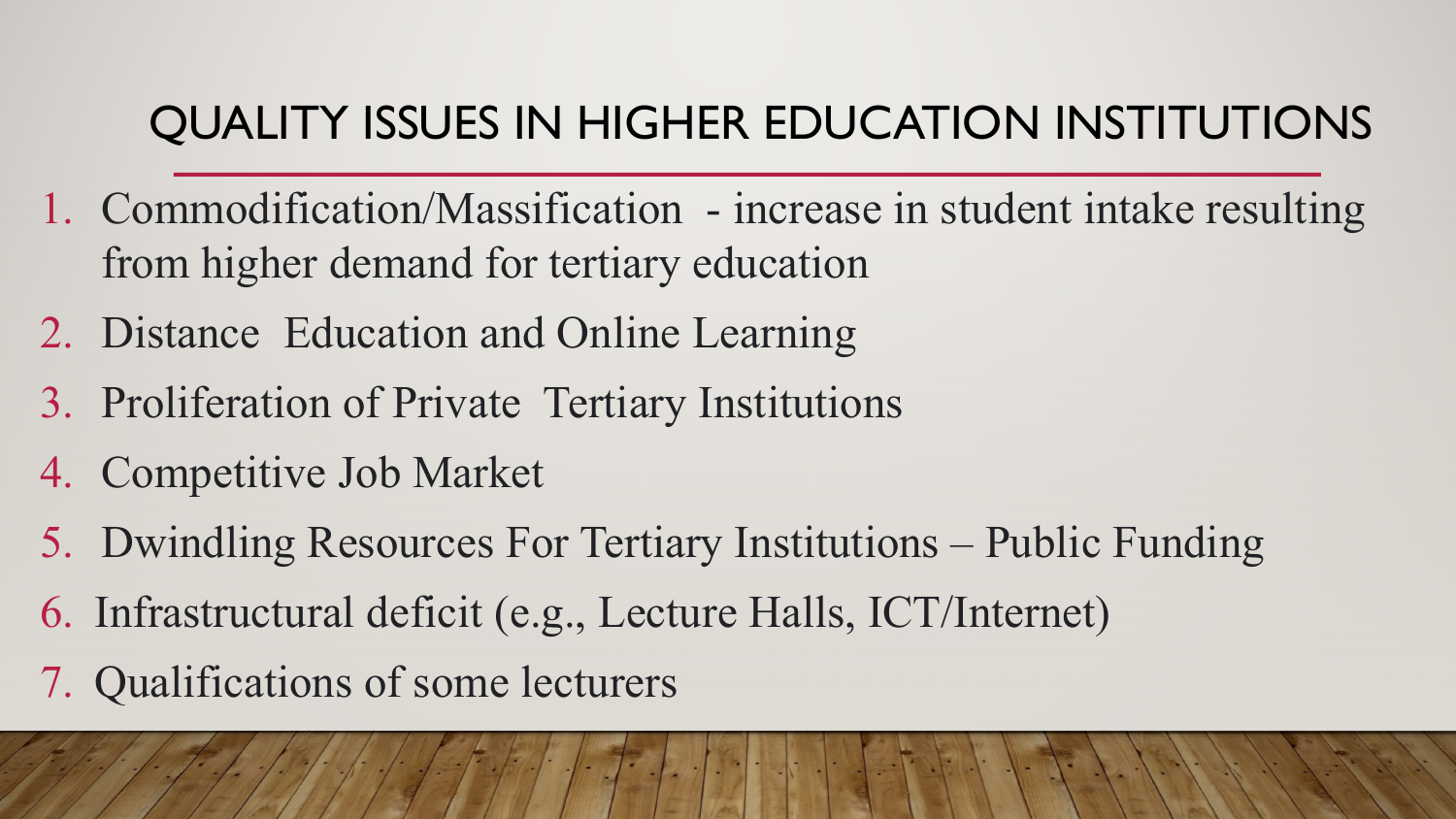# QUALITY ISSUES IN TEI CONT'D

- 8. Accreditation
- Academic fraud in different forms (Cheating, falsification of certificates, plagiarism and other forms of research and publication misconducts (Alabi and Mba, 2012)

Concern by (AAU), UNESCO and World Bank and advocacy for entrenching quality assurance in African higher institutions.

The obligatory implications of the External Pressure for Government of Ghana, GTEC and the Tertiary Institution in Ghana to establish QA systems in the TEIs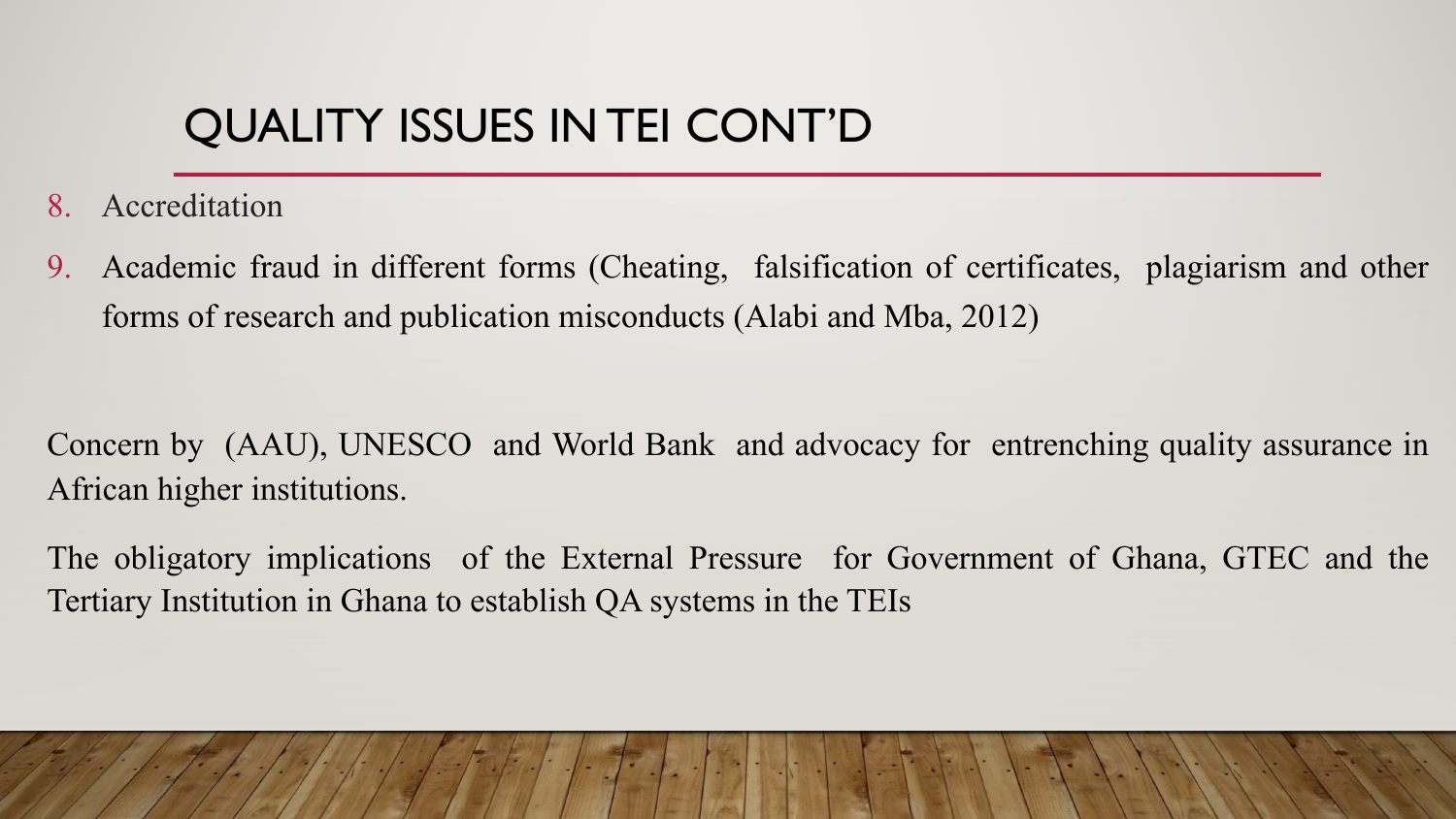# QUALITY AS A CONCEPT

- Five major approaches to the definition of quality ((Evans and Lindsay, 1999).
	- **1. The transcendent approach;** quality is something that is intuitively understood but nearly impossible to communicate. You just know it when you see it
	- **2. The product-based approach**; quality is found in the components and attributes of a product. It implies that the higher the amounts of its characteristics, the higher its quality
	- **3. The user-based approach**: Fitness for intended purpose or use: Based on the presumption that quality is determined by what a customer wants: If the customer is satisfied, the product good quality.
	- **4. The manufacturing-based approach**: the desirable outcome of engineering and manufacturing practice: if the product conforms to design specifications, it good quality
	- **5. Value-based approaches** : if the product is perceived as providing good value for the price, its good quality.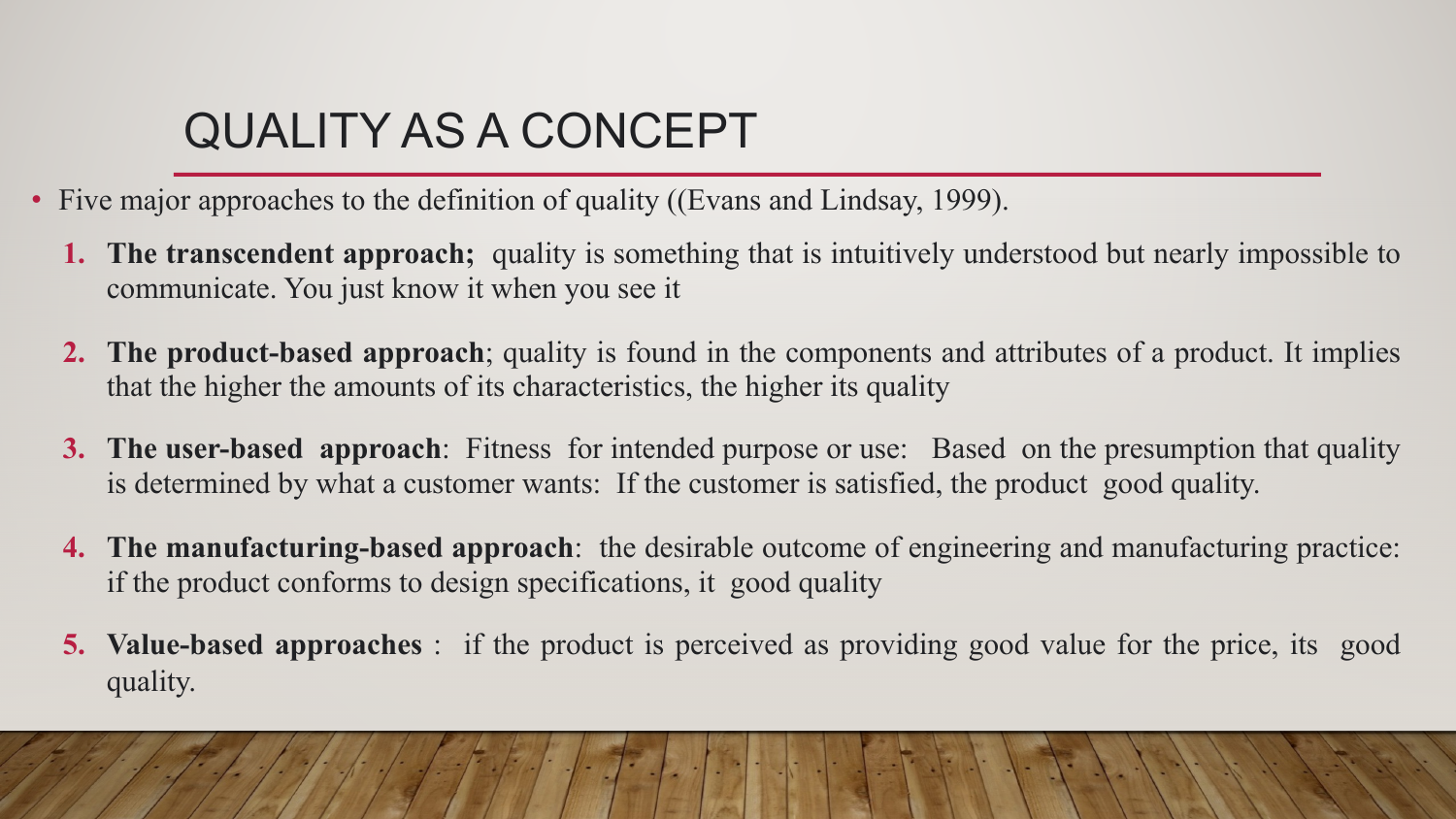## THE CUSTOMER-DRIVEN APPROACH TO QUALITY

- **Customer-driven definition of quality** meeting or exceeding customer expectations
- **Customer:** the recipient or beneficiary of the outputs of work efforts or the purchaser of products (good services. (Foster, 2007) — It can be a person, a unit, a department, or an entire organization/institution.
- Customers have wants, wishes, opinions, perceptions, and desires which are often referred to as the voice of the customer.
- **Note**: The voice of the customer(s)/ stakeholders matters in quality assurance and quality management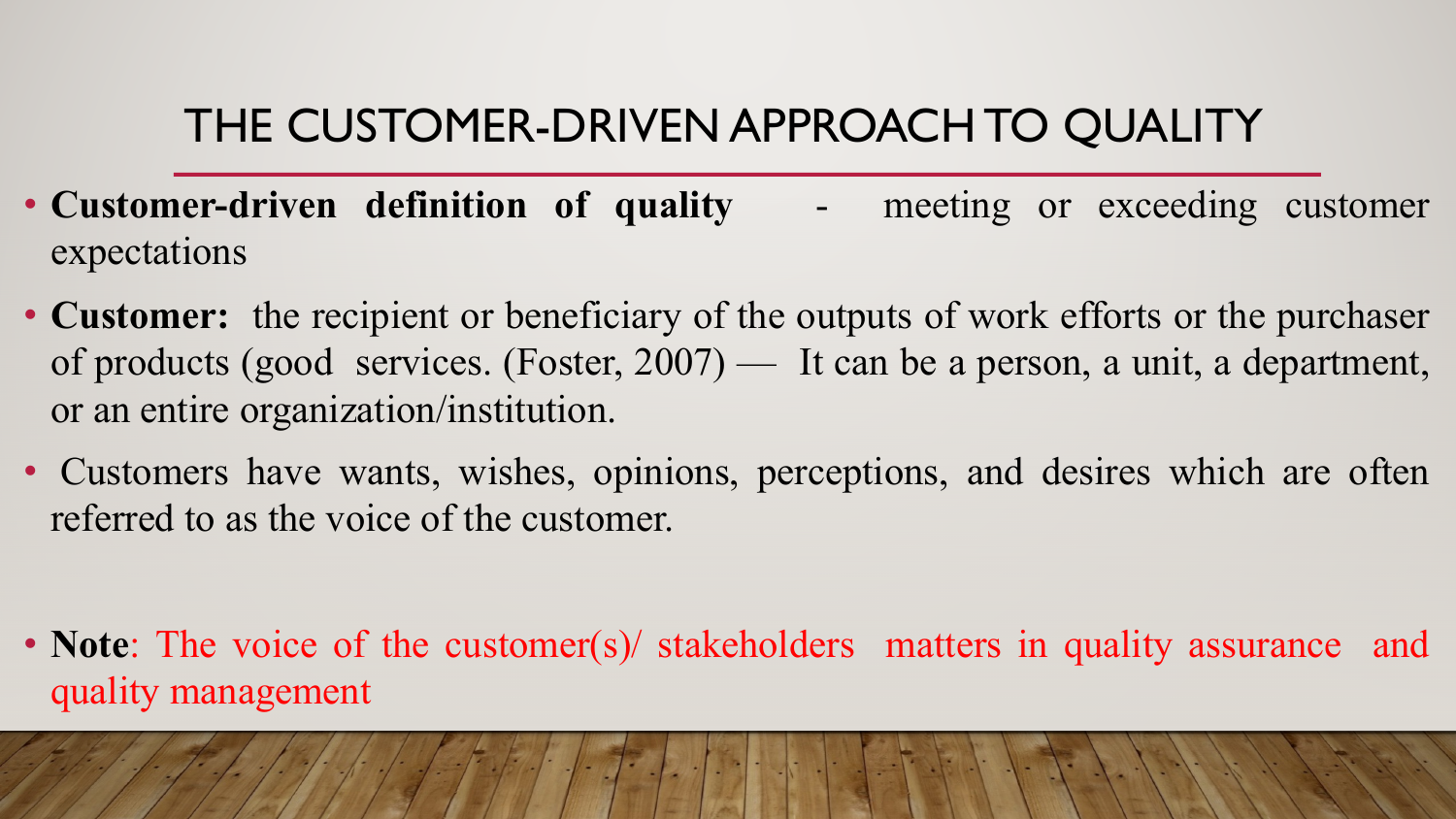## MANAGING QUALITY (THE TQM APPROACH)

#### • **Three main levels/approaches**

- **Quality Control (QC):** Quality control focuses on the process of delivering the product or service with the intent of eliminating problems that might result in defects. [Has a narrower focus than quality assurance]
- **Quality Assurance (QA)**: focusses on planned or systematic processes to provide confidence that a product or service will satisfy given needs.
- **Total Quality Management (TQM)**: the totality of functions involved in the achievement of quality and continuous quality improvement (includes quality assurance and quality control). [ ASQ Statistics Division, *Glossary & Tables for Statistical Quality Control*, 1983]
- TQM emphasizes involvement of all relevant resources and continuous improvement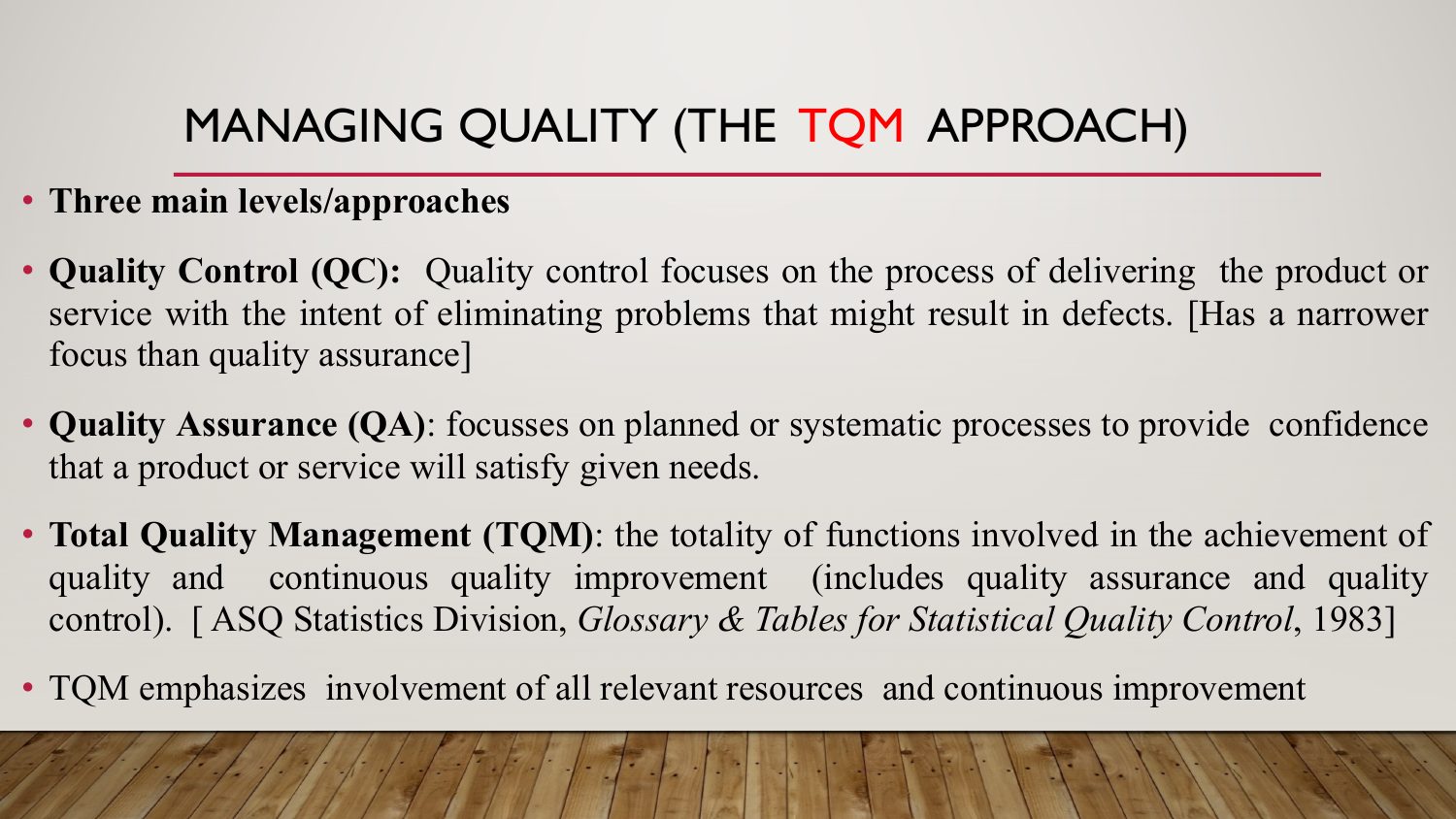# QUALITY MANAGEMENT SYSTEM(QMS)

• QMS: a system that defines the set of policies, processes and procedures required for planning and execution of the core business of the institution to meet customer/stakeholder requirements

#### **Basic Principles for effective operation of the QMS**

- The QMS should be in compliance with the mission, vision, strategic goals and objectives of the College/university
- It should be in compliance with its declared quality policy and strategic focus of the institution
- Personnel (academic and administrative and support staff) and students should be encouraged to see the quality processes as part of their fundamental responsibilities.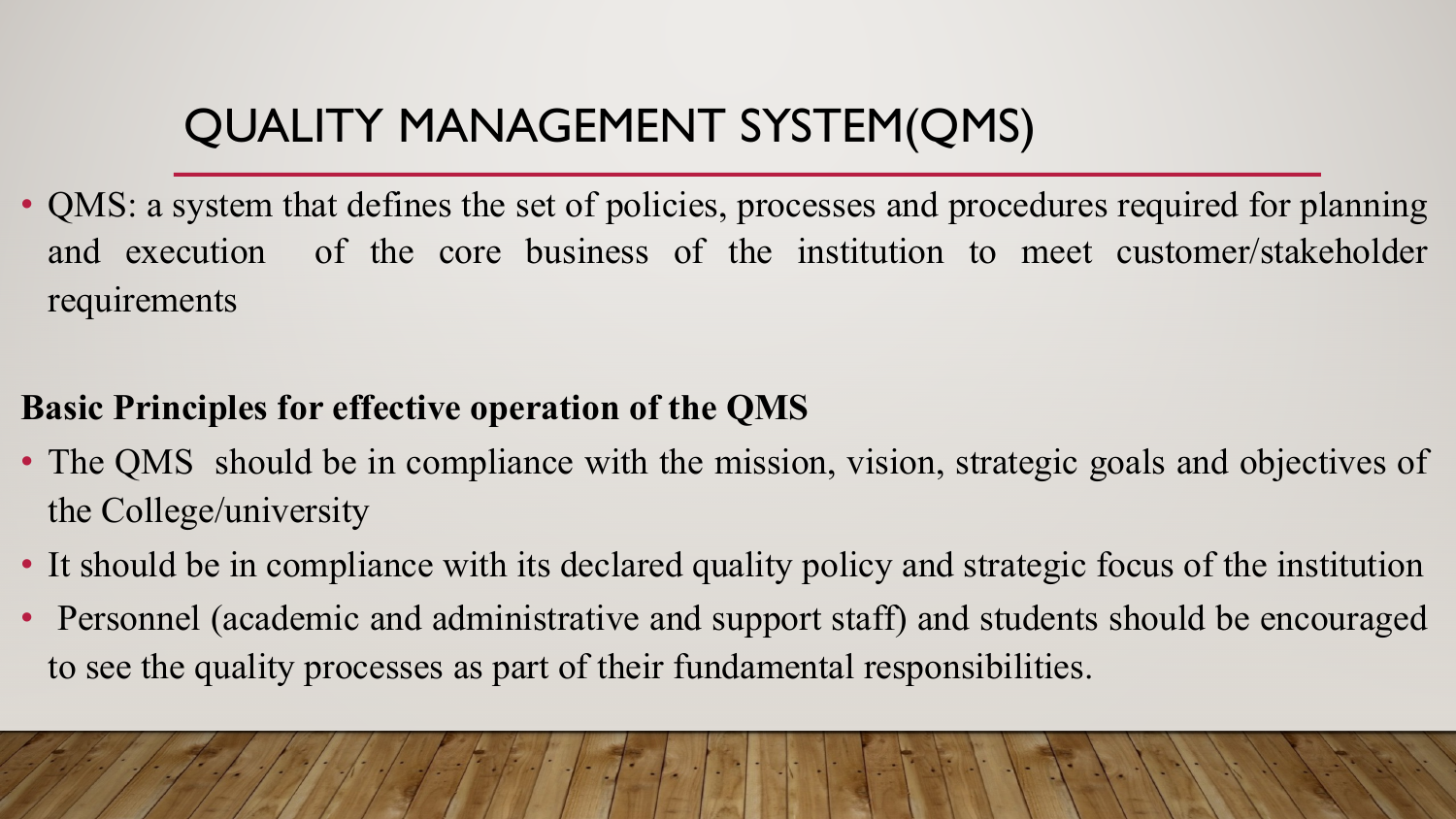## QUALITY MANAGEMENT SYSTEM CONT'D

- Processes should be managed in accordance with institutional values and goals.
- The principles, definitions, and job descriptions for the processes should be in written form and be implemented as codified.
- Performance indicators should be defined, monitored and evaluated using internal and external institutional M&E processes
- PDCA or PDSA loops should be iterated repeatedly for contiguous improvement institution wide in all processes.
- The success of a QA system is closely related to institutional leadership and and quality culture.
- Management and employee commitment, accountability and a deep sense of responsibility are the starting point for developing the appropriate quality culture.
- Participation, empowerment, communication, training and development are key.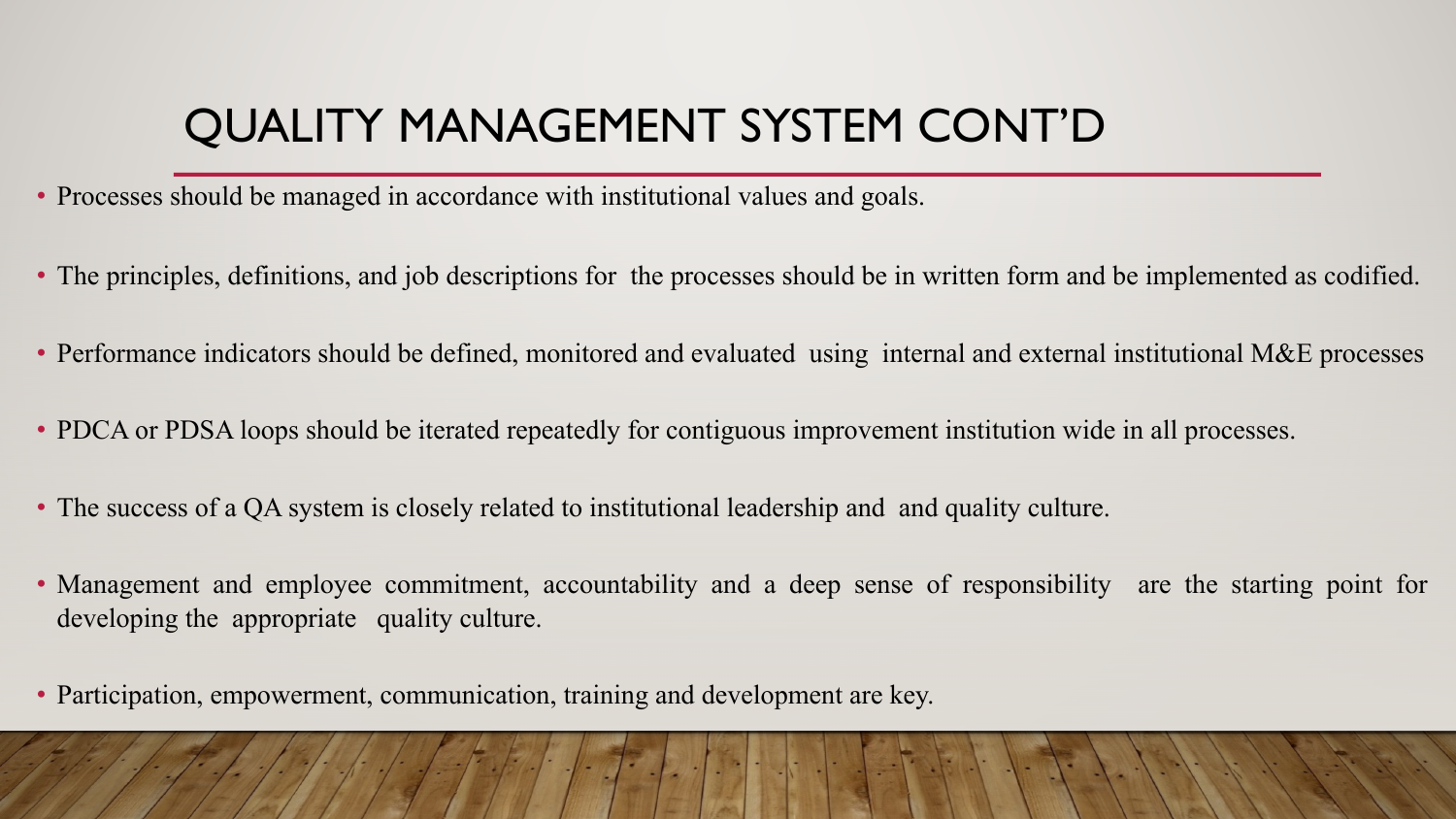#### MONITORING AND EVALUATION OF THE OUALITY SYSTEM

The institution decides what its mission, vision, policies, goals, strategic plan, core values are. The M&E evaluation processes should reflect how the Institution is working towards these.

The key questions that need to be asked include:

- 1. What is the institution trying to do?
- 2. How is the institution trying to do it?
- 3. How does the institution know it works?
- 4. How does the institution change in order to improve?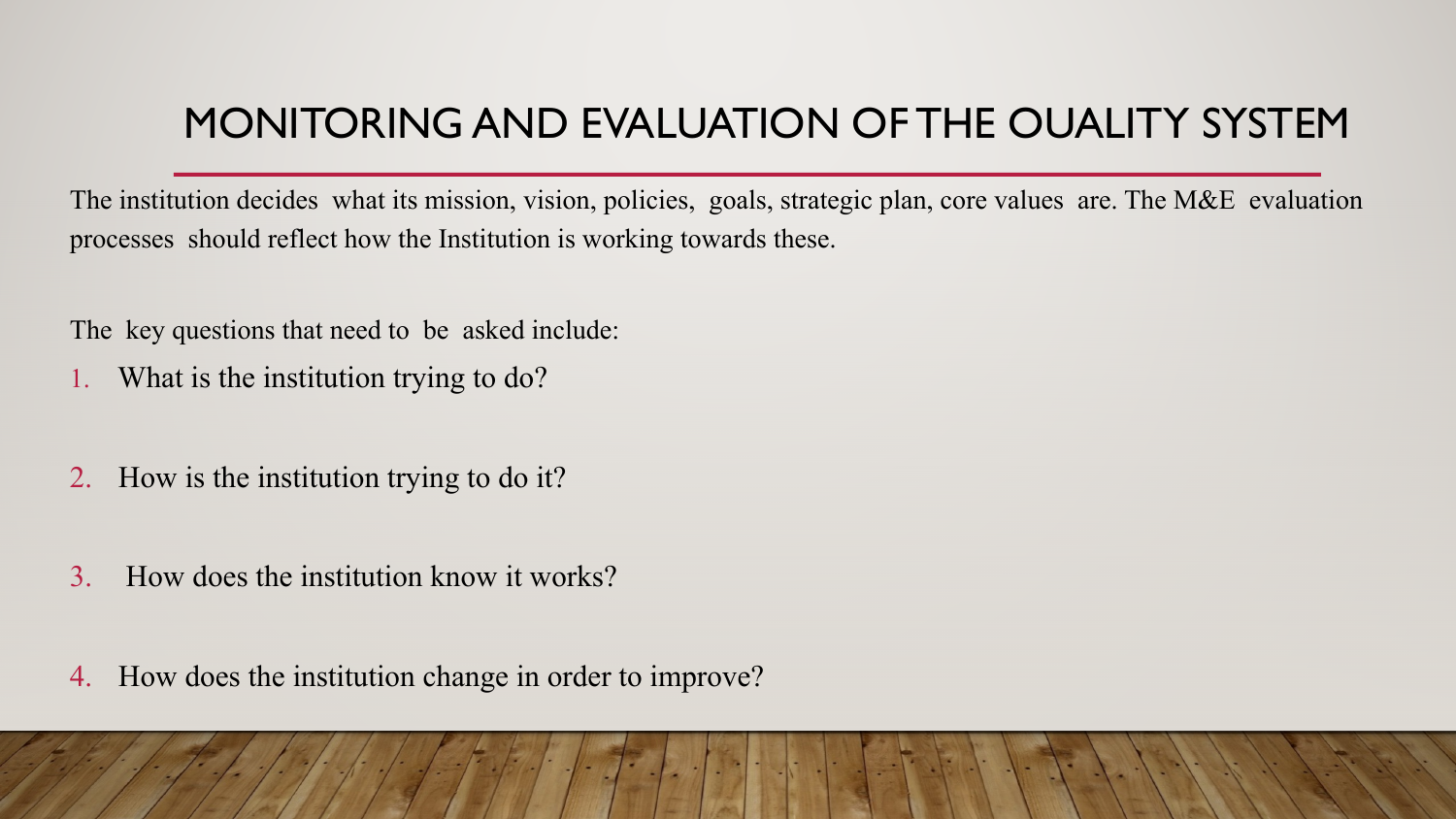#### Continuous Improvement through PDCA or PDSA

- $\bullet$  P = Plan
- $\cdot$  D = D<sub>0</sub>
- C/S = Check/Study
- $A = Act$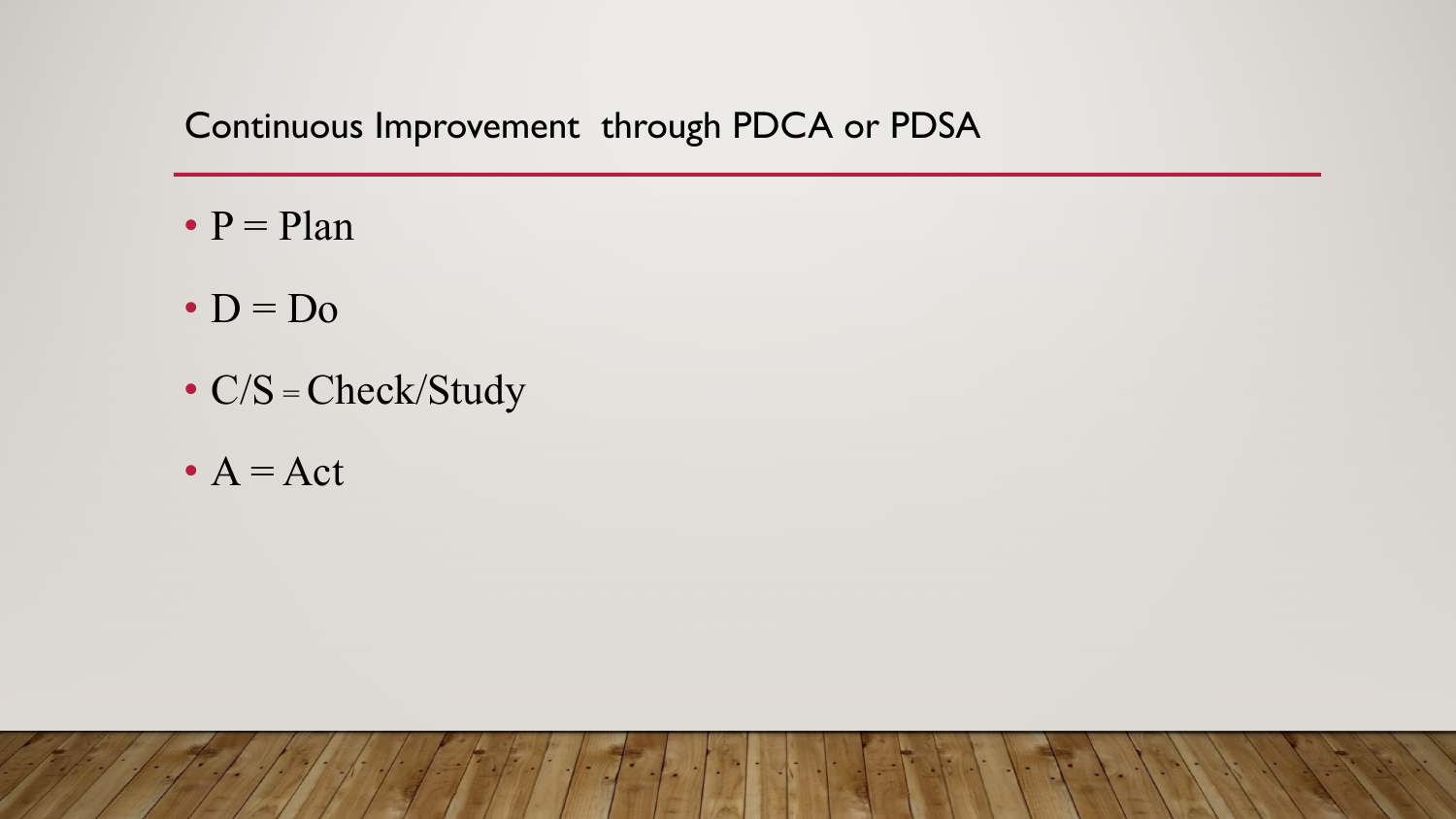#### THE UCC-DAPQA MODEL

- DAPQA established in 2003 and reorganized in 2006
- DAPQA is under the Office of the Vice-Chancellor
- DAPQA is responsible for coordinating the planning and monitoring of academic programmes in the University and is also the University wide body responsible for spearheading the quality assurance mechanism of the university including all sections and the various mechanisms designed to maintain higher performance standards.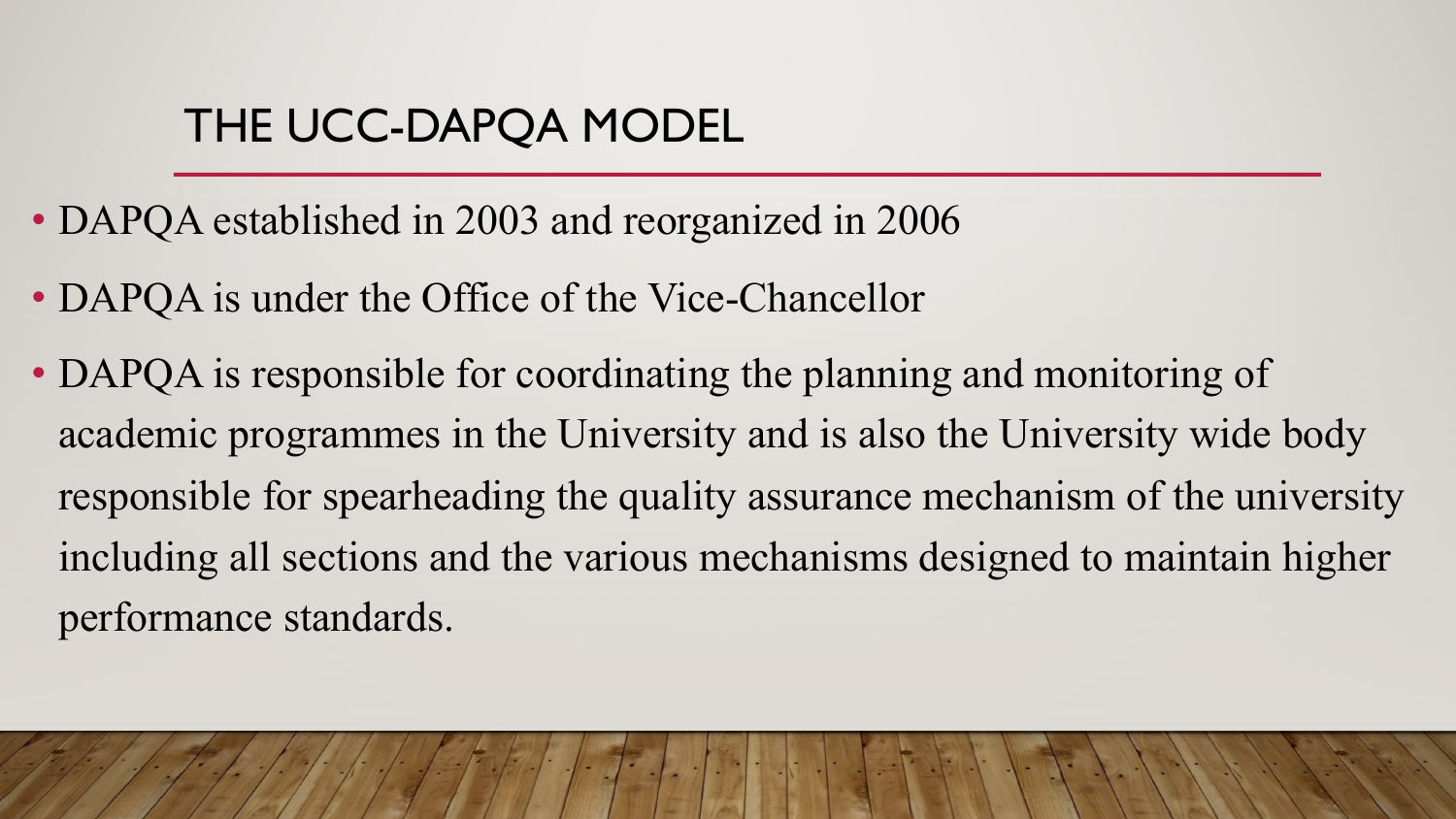## THE UCC-DAPQA MODEL CONT'D

#### **Some Activities that Undertaken by DAPQA**

- Students Appraisal of Teaching and Courses
- Examinations
- Lecture Monitoring
- Monitoring of Part-time Lecturers
- Accreditation
- Student Internship Programmes
- Tracer Studies
- Peer-to-Peer Review
- Monitoring Sanitation Faiclities
- State of Lecture Theatres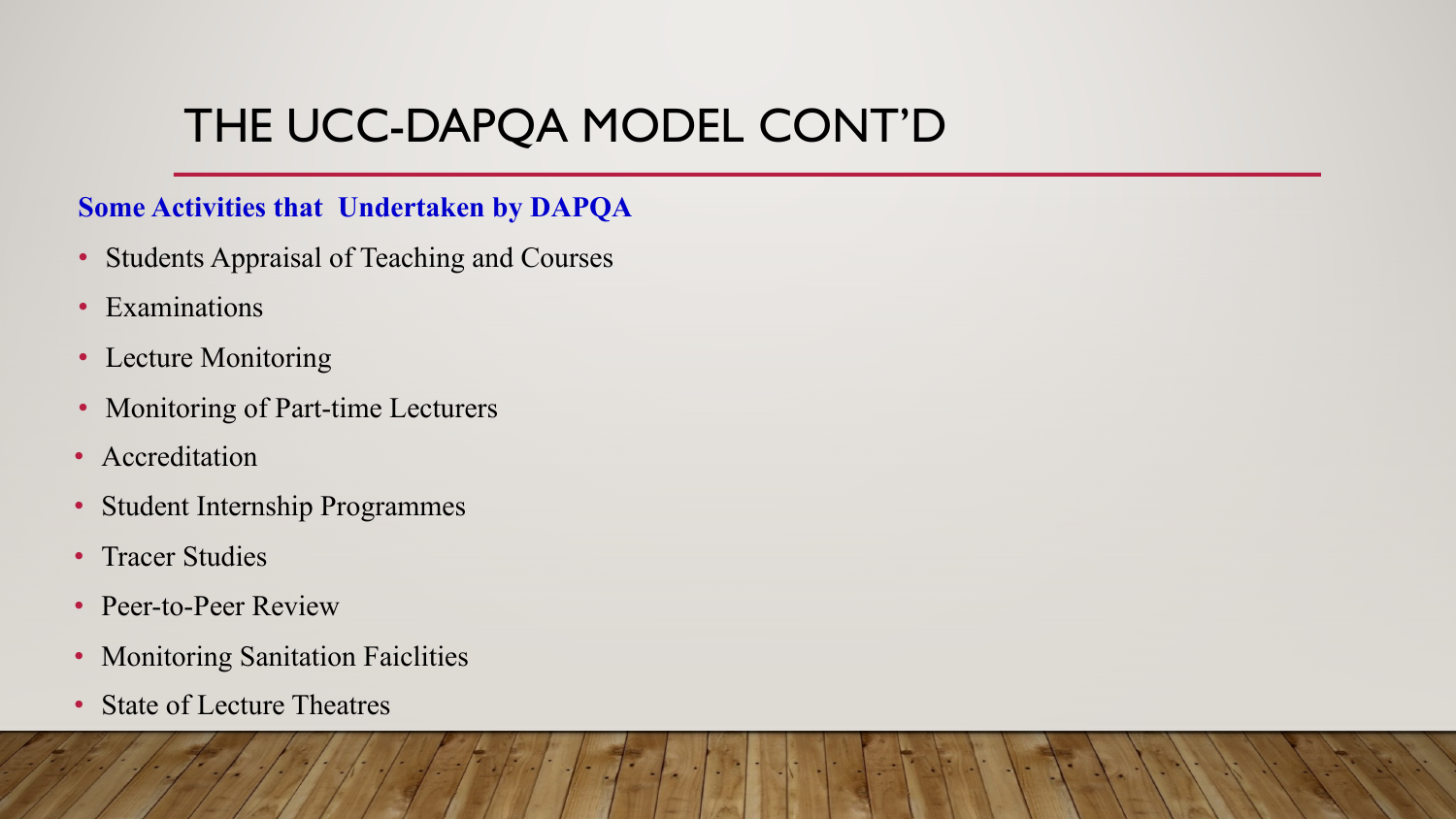#### SOME ISSUES TO BE CONSIDERED BY COLLEGES OF EDUCATION

- Teaching, Research and Extension/Community Services
- Infrastructural Support Services ( Municipal Services, Halls of Residence, Lecture Halls, Library, ICT/Internet, Sports and Recreation etc.)
- Administrative and Support Services
- Admission and Completion of Students
- Conduct of Quizzes and Examinations
- Internationalization
- **Tracer Studies**
- Peer Review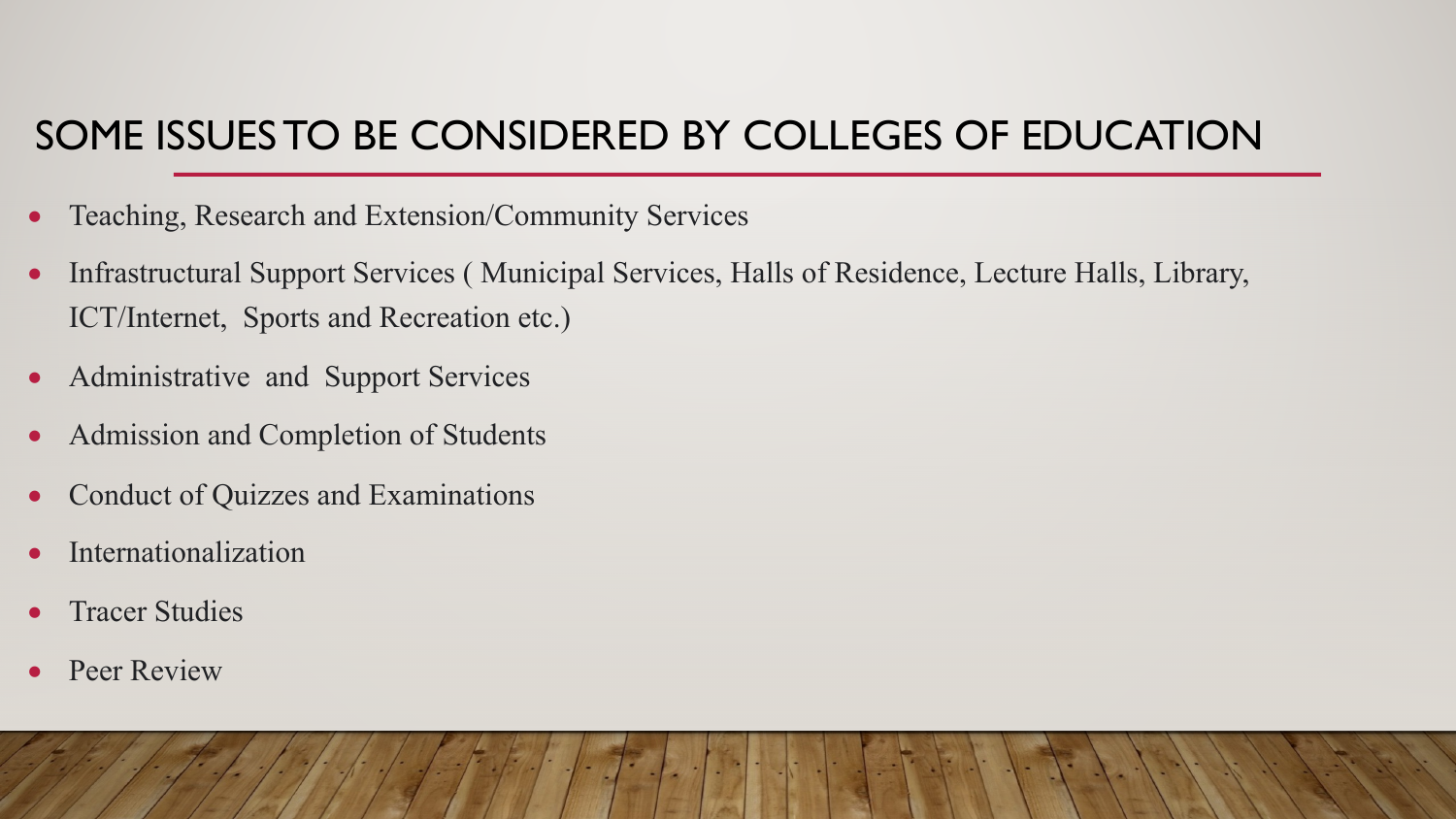### SOME ANTICIPATED CHALLENGES

- Resistance to change (Unco-operative attitude of stakeholders)
- Funding and logistics
- Staffing (qualified staff; i.e. with requisite QA background)
- Management's response to QA issues
- Documentation ( policies, strategic plan, quality manual, QA bulletin, M&E tools/instrument/checklists)
- Conduct of tracer studies
- Accreditation of academic programmes
- Overlaps and duplication of functions